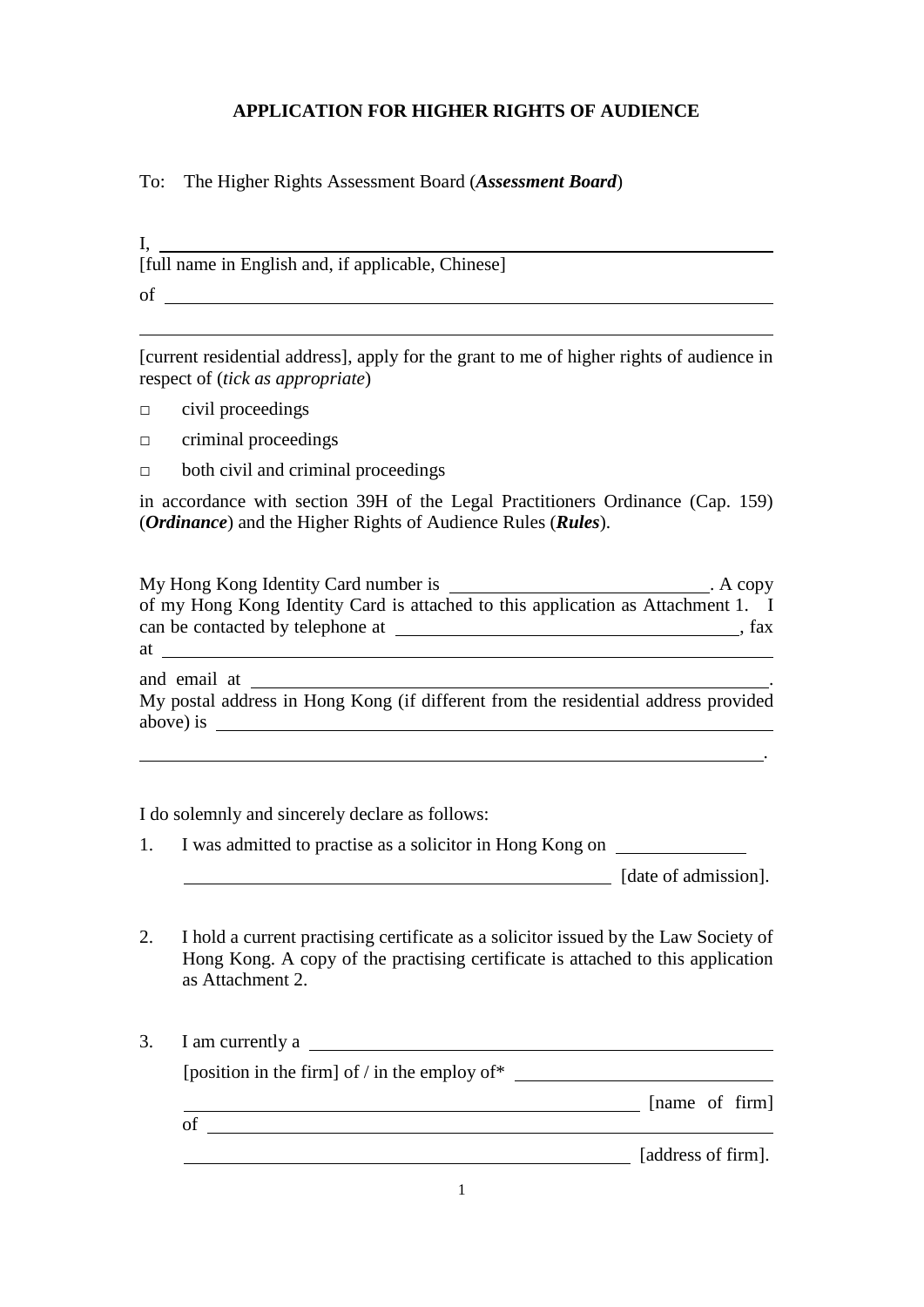| $\Box$ | practised as a solicitor in Hong Kong from ________________________ to                                                                                                                              |
|--------|-----------------------------------------------------------------------------------------------------------------------------------------------------------------------------------------------------|
| $\Box$ | practised as a barrister in Hong Kong from _______________________ to<br><u> 1980 - Jan Samuel Barbara, martin di seria di seria del seria del seria del seria del seria del seria del s</u>        |
| $\Box$ | practised as a legal officer within the meaning of section 2 of the Legal                                                                                                                           |
| $\Box$ | held an office by appointment under section $3(1)$ of the Legal Aid<br>$from$ $\qquad \qquad$ to $\qquad \qquad$                                                                                    |
| $\Box$ | held an office specified in Part 1 of Schedule 1 to the Director of                                                                                                                                 |
|        |                                                                                                                                                                                                     |
|        | Intellectual Property (Establishment) Ordinance (Cap. 91), namely______<br>while legally qualified within the meaning of section 2 of that Ordinance<br>$from$ $\qquad \qquad$ to $\qquad \qquad$ . |
| $\Box$ | held the office of Official Receiver or an office specified in Part 1 of<br>Schedule 2 to the Bankruptcy Ordinance (Cap. 6), namely _________________________                                       |
|        | $from \_\_\_\_\_$ to $\_\_\_\_\_\_\_\_\_$ .                                                                                                                                                         |
| $\Box$ | practised the law of another common law jurisdiction, namely _______                                                                                                                                |

[name of issuing authorities or institutions] supporting my practice / holding of office\* is/are attached to this application as Attachment 3.

 $\overline{a}$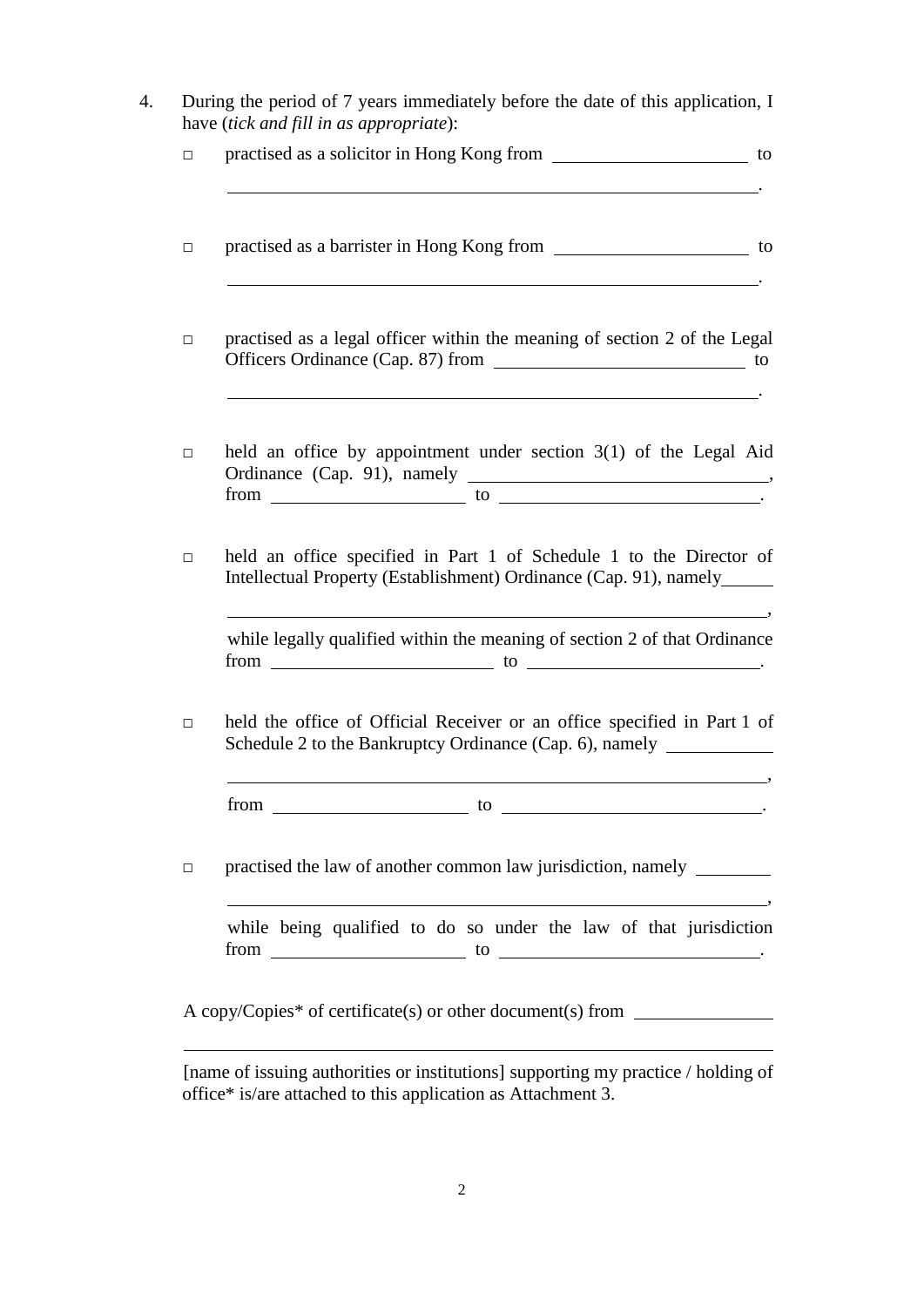5. I have acquired sufficient experience in civil / criminal / both civil and criminal\* litigation work in the course of ordinary practice within the period of 3 years immediately before the date of this application as follows:

[*Set out details of such litigation work including, in particular, details of advocacy work both written and oral. Where necessary, separate sheet(s) may be used.*] Documentary support of such experience is attached to this application as Attachment 4.

6. I acknowledge that the success of this application is subject to the condition that I must pass a full assessment of professional competence at the time and place directed by the Assessment Board, as required by rule 4 of the Rules.

{OR

 $\overline{a}$ l l

 $\overline{a}$ 

- 6. I elect to make this application under section 39I(3) of the Ordinance on the basis of exemption from the requirement prescribed by rule 4 of the Rules, on the ground that before being admitted as a solicitor in Hong Kong, I have (*tick and fill in as appropriate*):
	- □ practised as a Senior Counsel (or before 1 July 1997, as a Queen's Counsel) at the bar in Hong Kong [*Documentary support of such appointment and practice should be attached to this application as Attachment 5.*]
	- □ practised as a Queen's Counsel / Senior Counsel in the capacity of advocate\* in Australia / Canada / England and Wales / Ireland / New Zealand/ Northern Ireland / Scotland / / Singapore / South Africa\* [*Documentary support of such appointment and practice should be attached to this application as Attachment 5.*]
	- □ practised as a barrister or as a solicitor, in Hong Kong, and during that time acquired substantial experience in the role of an advocate before the higher courts of Hong Kong (as defined in rule 2 of the Rules), [as a member of a judicial or quasi-judicial tribunal in Hong Kong or as an arbitrator in Hong Kong deciding disputes in accordance with the law of common law jurisdictions] as follows:

<sup>[</sup>*Set out details of all forms of litigation and advocacy experience. Where necessary, separate sheet(s) may be used.*]

<sup>[</sup>*Documentary support of such appointment, practice and experience should be attached to this application as Attachment 5*.]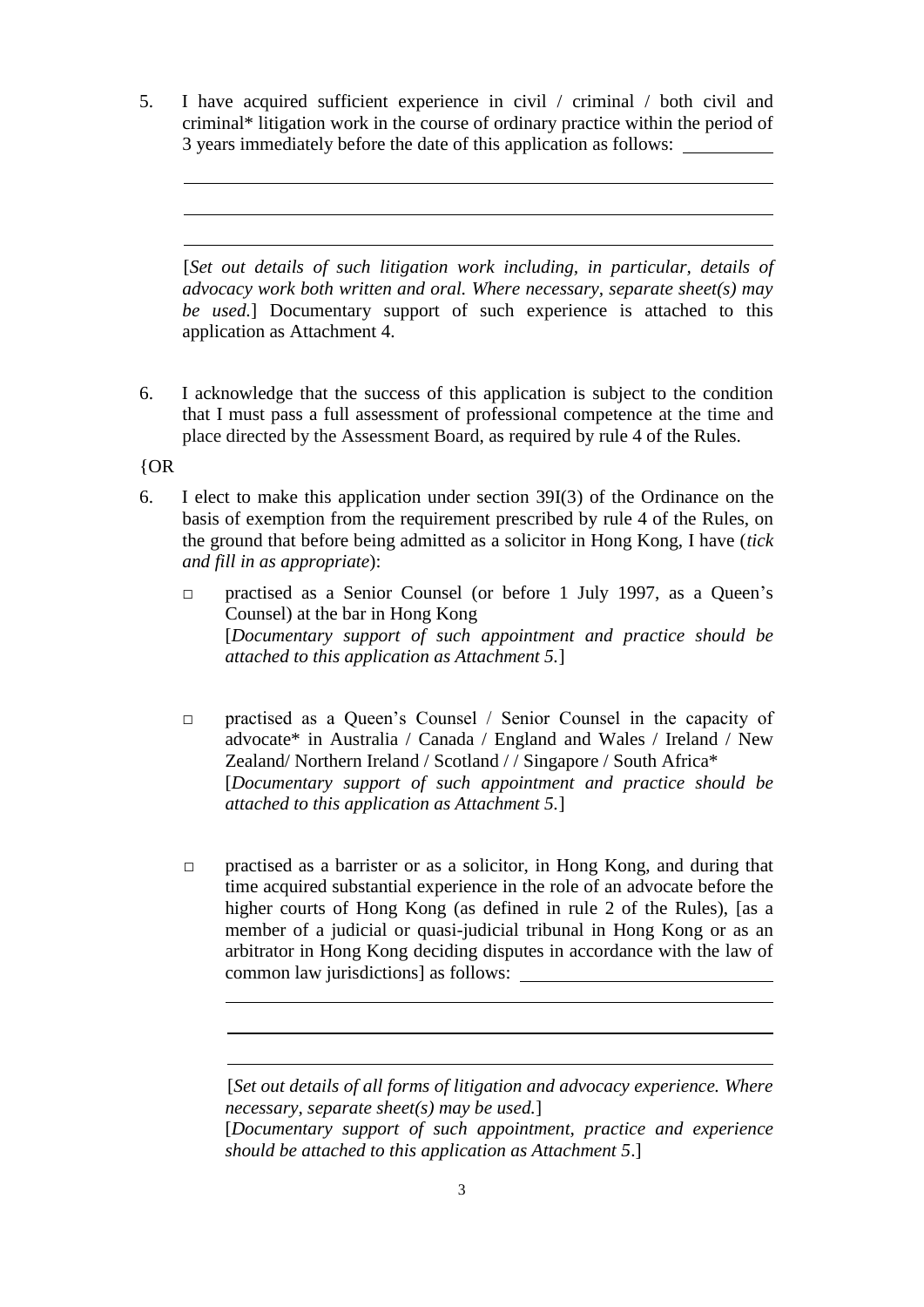$\Box$  practised as an advocate in another common law jurisdiction, namely

and during that time acquired substantial experience before the higher courts of that jurisdiction having the same or a similar status as the higher courts of Hong Kong, namely

,

[as a member of a judicial or quasi-judicial tribunal in that jurisdiction or as an arbitrator in that jurisdiction deciding disputes in accordance with the law of common law jurisdictions] as follows:

 $\overline{a}$  $\overline{a}$  $\overline{a}$ 

> $\overline{a}$  $\overline{a}$  $\overline{a}$

l  $\overline{a}$  $\overline{a}$  ,

[*Set out details of all forms of litigation and advocacy experience. Where necessary, separate sheet(s) may be used.*] [*Documentary support of such appointment, practice and experience should be attached to this application as Attachment 5.*]

 $\Box$  practised as an advocate in Hong Kong and/or in one of the jurisdictions stated in rule 13(2)(b) of the Rules and during that time have acquired experience sufficient to demonstrate that I possess the necessary professional competence to exercise higher rights of audience, namely

[*Set out details of all forms of litigation and advocacy experience. Where necessary, separate sheet(s) may be used.*]

[*Documentary support of such appointment, practice and experience should be attached to this application as Attachment 5.*]

I acknowledge that, by making this election, the success of this application is subject to the condition that I must satisfy the requirements of rule 13 and, if applicable, any requirements imposed by the Assessment Board under rule 14 of the Rules.}

7. I wish the Assessment Board to also consider the following additional information:

[*State any additional information that the applicant wishes the Assessment Board to consider. Where necessary, separate sheet(s) may be used.*].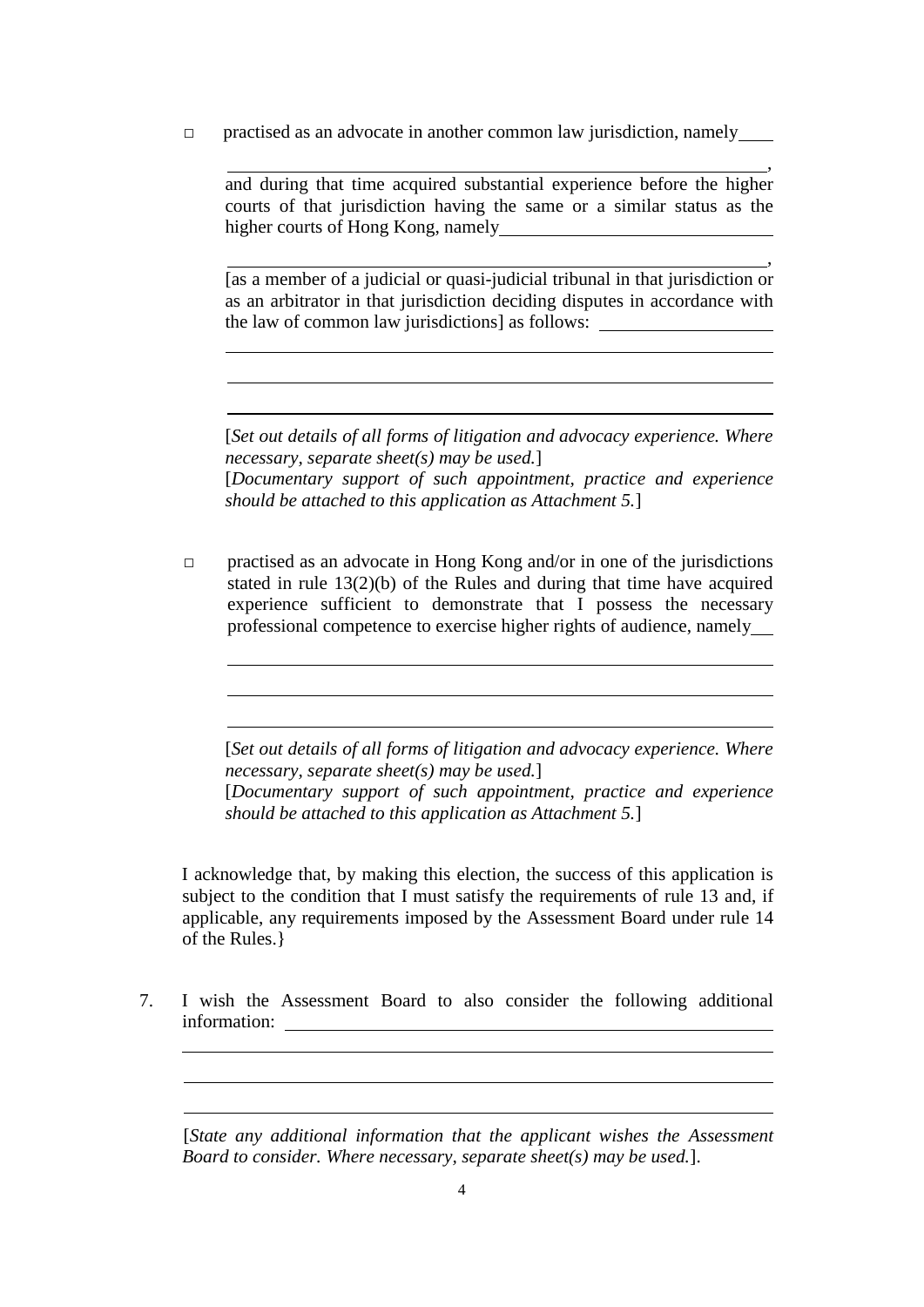- 8. I have not, in the same calendar year in which this application is made, made any other application under section 39H of the Ordinance (whether in respect of the same class of proceedings for which this application is made or a different class of proceedings).
- 9. Should I be successful in this application, I agree to be bound by the Code of Conduct for Solicitor Advocates issued, and from time to time revised, by the Council of the Law Society under section 39R of the Ordinance.
- 10. I acknowledge that the Assessment Board may under section 39M(1)(a) of the Ordinance make any enquiries with the Council of the Law Society that the Assessment Board considers appropriate, and I consent to the Council releasing information to the Assessment Board in reply to any such enquiry.
- 11. I authorize the Assessment Board to seek verification of any matters pertinent to the proper consideration of this application.

And I make this declaration conscientiously believing it to be true and by virtue of the Oaths and Declarations Ordinance (Cap. 11).

DECLARED at ...............................

HONG KONG this ................ day of

...................................... 20.............

Before me,

}

Commissioner for Oaths/Solicitor

NOTE: Subject to rule 3(3) of the Rules, the application must be accompanied by the fees set out in items 1 and 2 of the Schedule to the Rules.

\*Delete whichever is inapplicable.